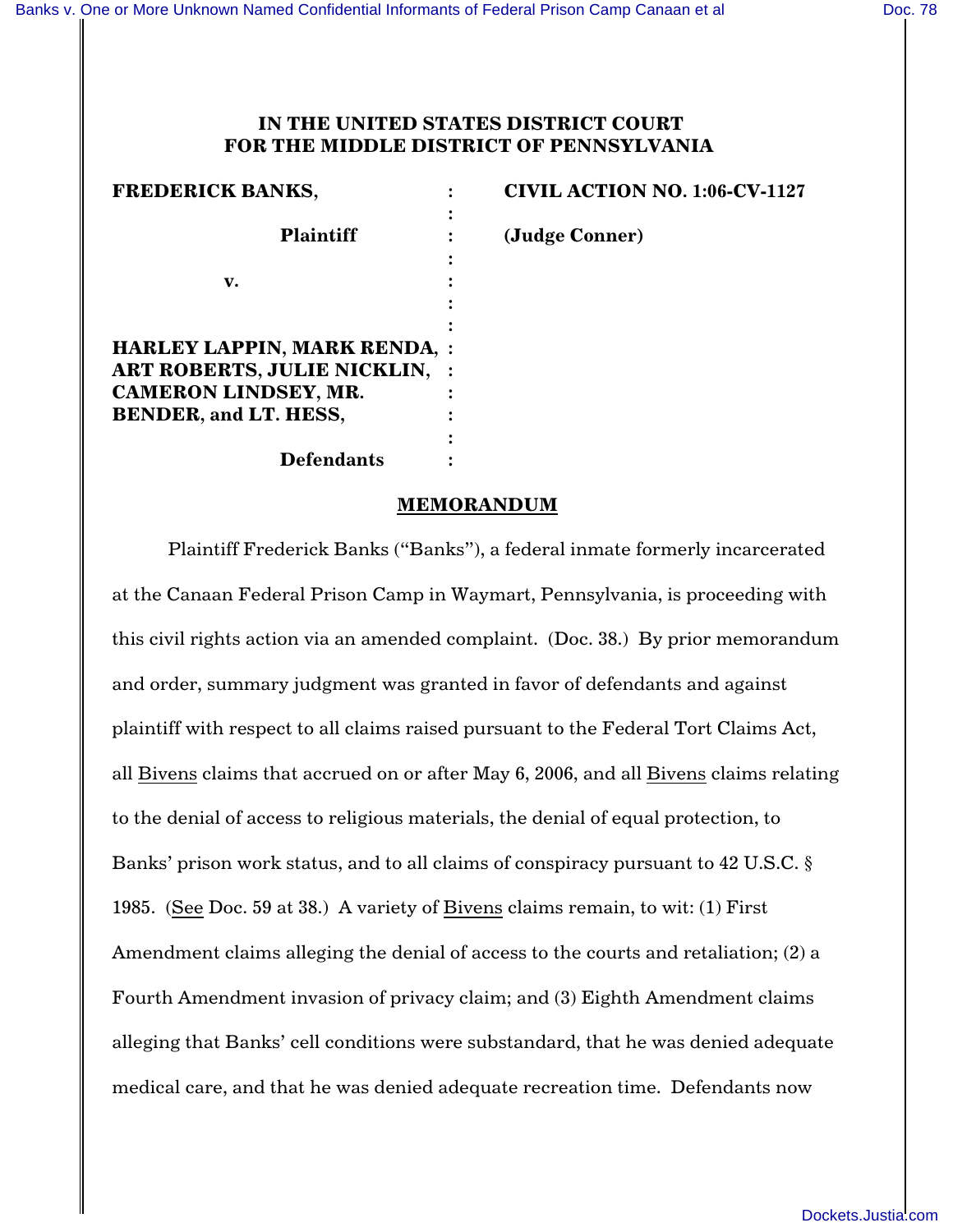seek summary judgment on these remaining claims. For the reasons that follow, defendants' motion for summary judgment will be granted in part and denied in part.

# **I. Statement of Facts**<sup>1</sup>

The instant litigation has been ongoing since June 2006, and the court thoroughly detailed Banks' allegations in its memorandum (Doc. 59) dated June 24, 2008. Exhaustive repetition of those allegations is unnecessary and the court will limit the factual description to that which is required of the instant disposition.

On April 17, 2006, Banks was transferred to the Federal Prison Camp and United States Penitentiary at Canaan ("USP Canaan"), where he was temporarily placed in the institution's secure housing unit ("SHU"). Banks claims that once he realized that he would be spending a significant amount of time in the SHU, he began to request access to the law library, various legal papers, several individuals' mailing addresses, a telephone, and stamps. (See Doc. 38 ¶¶ 27, 30.) Banks contends that he needed each of these items because at that time, he was a litigant in at least four cases pending in federal court. Prison officials allegedly ignored Banks' requests and, as a result, Banks purportedly missed multiple deadlines in his sundry court cases. (See [id.](http://www.westlaw.com/find/default.wl?rs=CLWP3.0&vr=2.0&cite=42+USCA+s+1985) ¶ 33.)

 $\frac{1}{1}$  Given the applicable standard of review for a motion for summary judgment, the court will present the facts in the light most favorable to Banks, who is the non-movant. See infra Part II.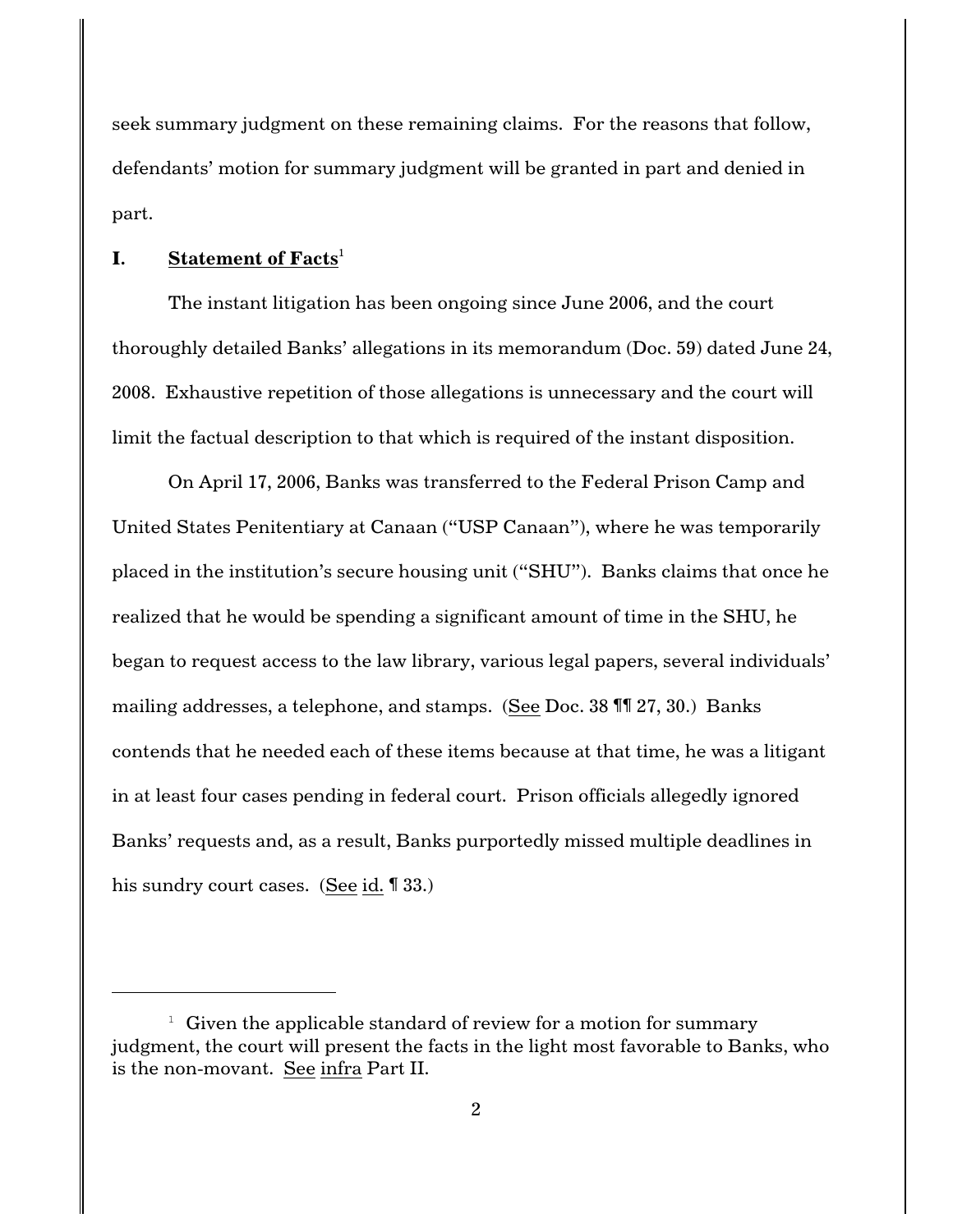In addition, Banks claims that the cell in which he was housed was "filled with mites and must from the vent"—conditions that allegedly resulted in Banks coughing and "chronically choking on his own vomit." [\(Id.](http://www.westlaw.com/find/default.wl?rs=CLWP3.0&vr=2.0&cite=42+USCA+s+1985) ¶ 27.) During one such coughing fit, Banks avers that he "slammed his stomach and back onto his bunk bed . . . to force air into his poisoned lungs." [\(Id.](http://www.westlaw.com/find/default.wl?rs=CLWP3.0&vr=2.0&cite=42+USCA+s+1985)) This incident allegedly resulted in lasting physical injury, for which prison officials denied Banks treatment. [\(Id.](http://www.westlaw.com/find/default.wl?rs=CLWP3.0&vr=2.0&cite=42+USCA+s+1985)) Banks also asserts that defendants "opened and read not only [his] personal mail[,] but [also] his legal mail to pry into [his] personal legal affairs."<sup>2</sup> (<u>[Id.](http://www.westlaw.com/find/default.wl?rs=CLWP3.0&vr=2.0&cite=42+USCA+s+1985)</u> ¶ 9.) Banks contends that he attempted to levy complaints regarding his treatment in the SHU, but that prison officials blocked his ability to do so. (See [id.](http://www.westlaw.com/find/default.wl?rs=CLWP3.0&vr=2.0&cite=42+USCA+s+1985) ¶¶ 30-31.) According to Banks, prison officials' uncooperative behavior was an effort to retaliate against him for filing multiple lawsuits against various employees of USP Canaan. (See [id.](http://www.westlaw.com/find/default.wl?rs=CLWP3.0&vr=2.0&cite=42+USCA+s+1985)  $\P(9)$ 

Banks was transferred from the SHU on May 3, 2006, when a general population bed became available at USP Canaan's satellite camp. (Doc. 66-2, Declaration of L. Cunningham dated August 21, 2008 ("Cunningham Dec. 2"), at 23, ¶¶ 2-3.) Banks alleges that for the sixteen days that he was in the SHU, prison officials violated his First, Fourth, and Eighth Amendment rights. Specifically, Banks' contentions are as follows: (1) that his access to the courts was obstructed in

 $2$  Banks does not identify the time frame in which prison officials purportedly conducted searches of his mail. It is therefore not clear that these alleged actions occurred while Banks was incarcerated in the SHU.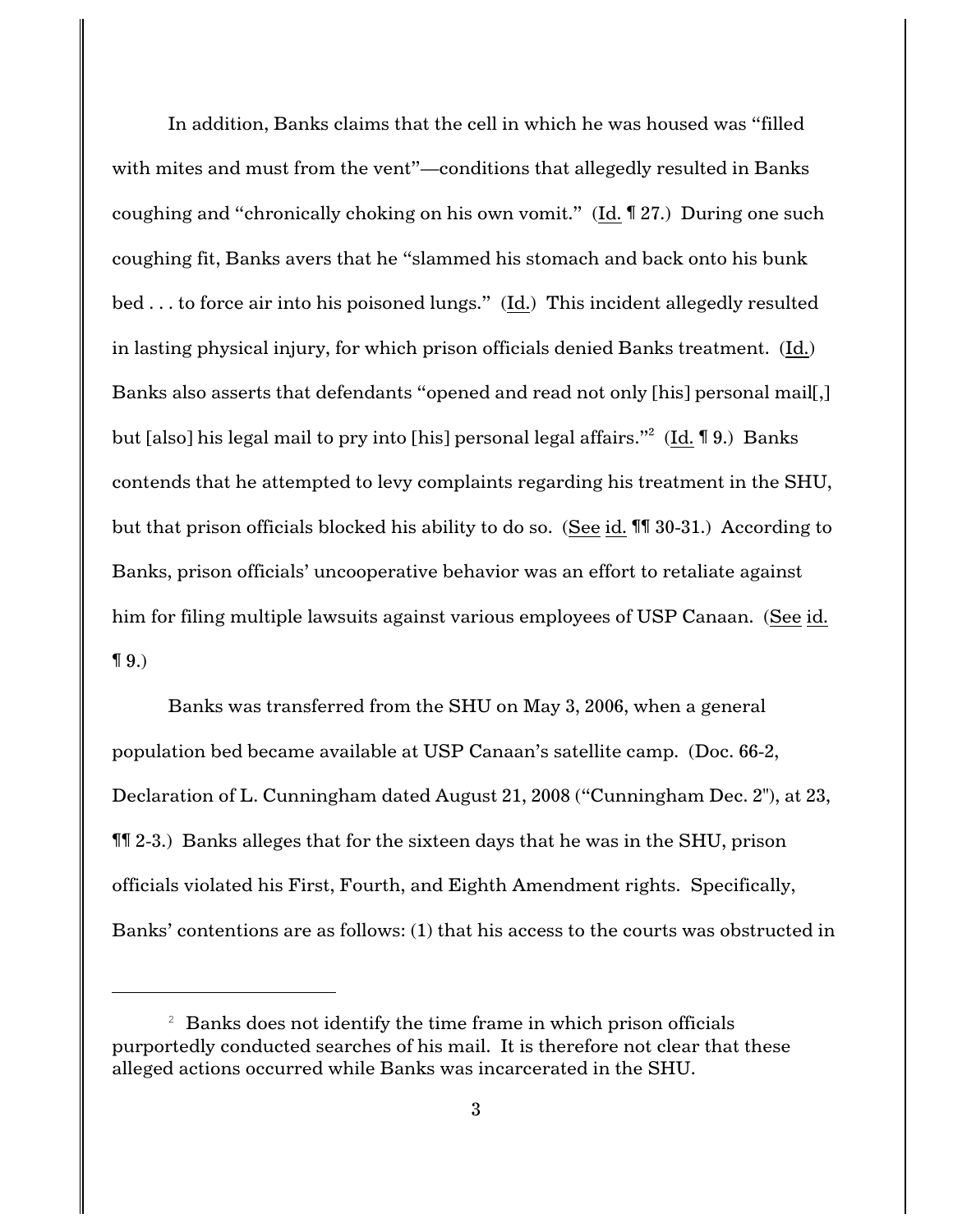violation of the First Amendment, (see Doc. 38 ¶¶ 26-31); (2) that prison officials retaliated against him for filing administrative grievances, (see [id.](http://www.westlaw.com/find/default.wl?rs=CLWP3.0&vr=2.0&cite=42+USCA+s+1985) ¶ 9); (3) that prison officials unconstitutionally invaded his privacy by opening and reading his mail, (see [id.](http://www.westlaw.com/find/default.wl?rs=CLWP3.0&vr=2.0&cite=42+USCA+s+1985)); (4) that the conditions of his cell fell below those required by the Eighth Amendment, (see [id.](http://www.westlaw.com/find/default.wl?rs=CLWP3.0&vr=2.0&cite=42+USCA+s+1985) ¶ 27); (5) that he was denied daily recreation time in violation of the Eighth Amendment, (see [id.](http://www.westlaw.com/find/default.wl?rs=CLWP3.0&vr=2.0&cite=42+USCA+s+1985)); and (6) that he was denied adequate medical care in violation of the Eighth Amendment, (see [id.](http://www.westlaw.com/find/default.wl?rs=CLWP3.0&vr=2.0&cite=42+USCA+s+1985)).

Defendants have previously moved to dismiss these claims on the basis of procedural default. Banks alleges that although he made attempts to utilize the prison grievance procedures, defendants thwarted his attempts to do so. (See, e.g., Doc. 71 at 4-5.) In fact, Banks states that "during the entire [16] days [he was in the SHU,] no administrative remedies were available to [him] because the Defendants failed to furnish [him] with the requested remedies." $^3\,$  (<u>Id.</u> at 5.) On September 19, 2008, defendants moved for summary judgment. (See Doc. 65.) The motion has been fully briefed and is ripe for disposition.

### **II. Standard of Review**

Through summary adjudication the court may dispose of those claims that do not present a "genuine issue as to any material fact" and for which a jury trial would be an empty and unnecessary formality. See FED. R. CIV. P. [56\(c\)](http://www.westlaw.com/find/default.wl?rs=CLWP3.0&vr=2.0&cite=FRCP+P.+56%28c%29). The

 $3$  The exhaustion issue was addressed by the court in its dismissal memorandum dated June 24, 2008. (See Doc. 59 at 11-18.) The court therein dismissed each of Banks' claims save for those that accrued while he was incarcerated in the SHU from April 17 to May 3, 2006.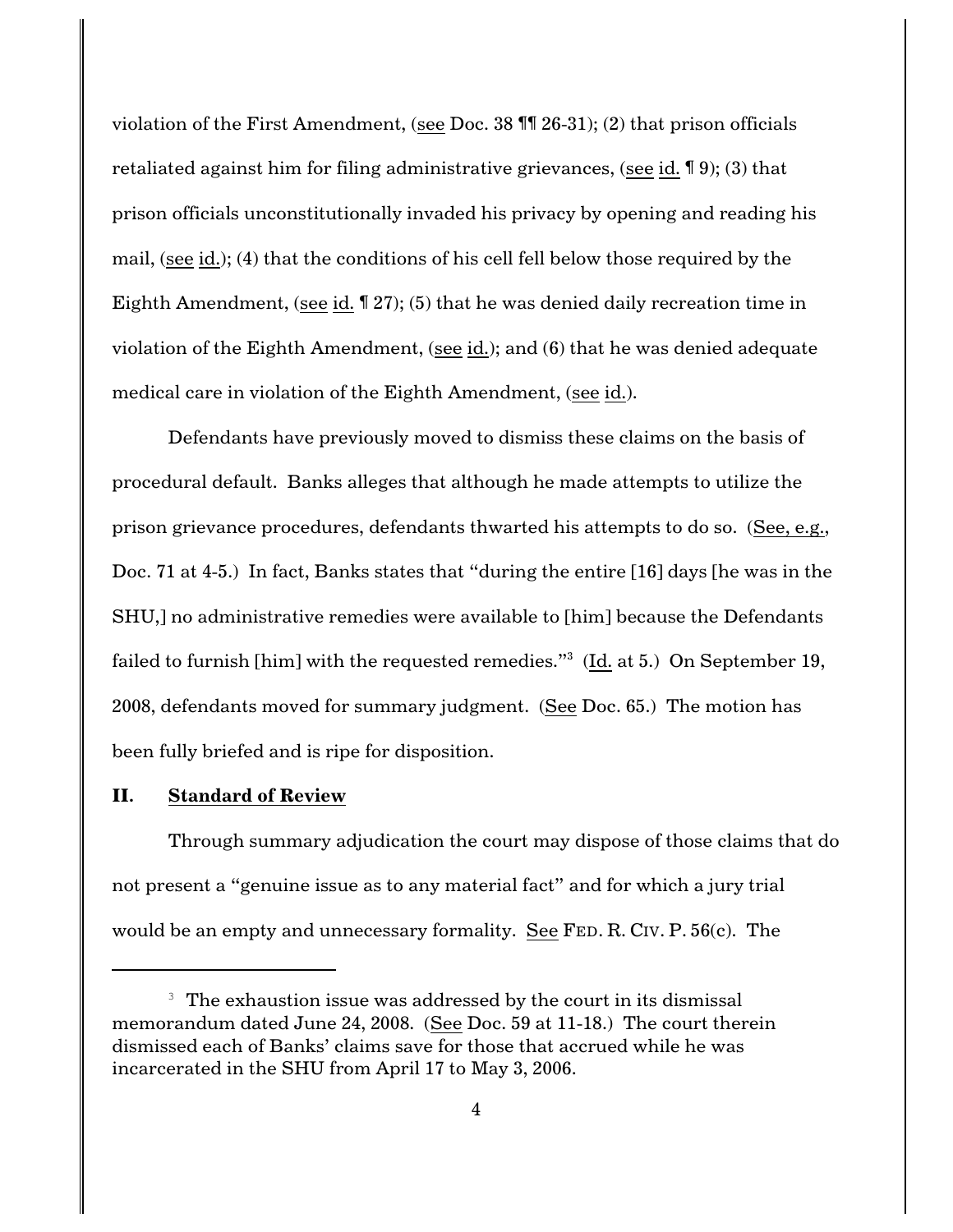burden of proof is upon the non-moving party to come forth with "affirmative evidence, beyond the allegations of the pleadings," in support of its right to relief. [Pappas v. City of Lebanon, 331 F. Supp. 2d 311, 315 \(M.D. Pa. 2004\)](http://www.westlaw.com/find/default.wl?rs=CLWP3.0&vr=2.0&cite=331+F.Supp.2d+311); FED. [R.](http://www.westlaw.com/find/default.wl?rs=CLWP3.0&vr=2.0&cite=FRCP+P.+56%28e%29) CIV. P. [56\(e\)](http://www.westlaw.com/find/default.wl?rs=CLWP3.0&vr=2.0&cite=FRCP+P.+56%28e%29); see also [Celotex Corp. v. Catrett, 477 U.S. 317, 322-23 \(1986\)](http://www.westlaw.com/find/default.wl?rs=CLWP3.0&vr=2.0&cite=477+U.S.+317). This evidence must be adequate, as a matter of law, to sustain a judgment in favor of the non-moving party on the claims. See [Anderson v. Liberty Lobby, Inc., 477 U.S. 242,](http://www.westlaw.com/find/default.wl?rs=CLWP3.0&vr=2.0&cite=477+U.S.+242) [250-57 \(1986\)](http://www.westlaw.com/find/default.wl?rs=CLWP3.0&vr=2.0&cite=477+U.S.+242); [Matsushita Elec. Indus. Co. v. Zenith Radio Corp., 475 U.S. 574,](http://www.westlaw.com/find/default.wl?rs=CLWP3.0&vr=2.0&cite=475+U.S.+574) [587-89 \(1986\)](http://www.westlaw.com/find/default.wl?rs=CLWP3.0&vr=2.0&cite=475+U.S.+574); see also FED. R. CIV. [P. 56\(c\)](http://www.westlaw.com/find/default.wl?rs=CLWP3.0&vr=2.0&cite=FRCP+P.+56%28c%29), (e). Only if this threshold is met may the cause of action proceed. [Pappas, 331 F. Supp. 2d at 315](http://www.westlaw.com/find/default.wl?rs=CLWP3.0&vr=2.0&cite=331+F.Supp.2d+315).

#### **III. Discussion**

Defendants assert that Banks failed to exhaust his administrative remedies with respect to all remaining claims. In the alternative, defendants argue that even if the exhaustion requirement may be excused, Banks' First Amendment access to the courts claim must nonetheless fail on the merits. The court will address defendants' exhaustion arguments before turning to the merits of Banks' access to the courts claim.

### **A. Exhaustion of Administrative Remedies**

The Prison Litigation Reform Act ("PLRA") requires prisoners to present their claims through an administrative grievance process before seeking redress in federal court. The Act specifically provides as follows:

No action shall be brought with respect to prison conditions under section 1983 of this title, or any other Federal law, by a prisoner confined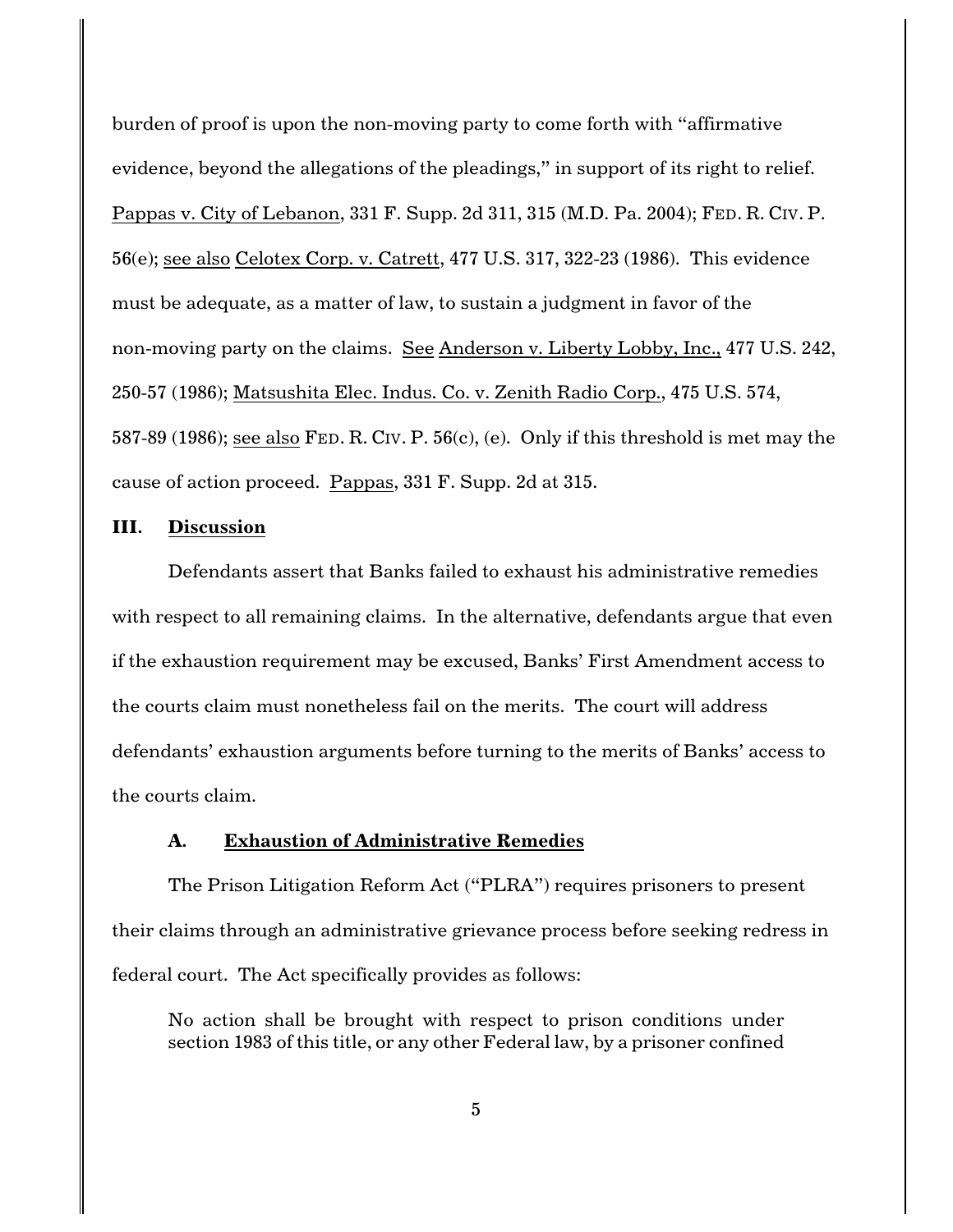in any jail, prison, or other correctional facility until such administrative remedies as are available are exhausted.

[42 U.S.C. § 1997e\(a\)](http://www.westlaw.com/find/default.wl?rs=CLWP3.0&vr=2.0&cite=42+USCA+s+1997e%28a%29). Prisoners must comply with the PLRA exhaustion requirement as to any claim that arises in the prison setting, regardless of the nature of the claim or the relief sought. See [Porter v. Nussle, 534 U.S. 516, 532](http://www.westlaw.com/find/default.wl?rs=CLWP3.0&vr=2.0&cite=534+U.S.+516) [\(2002\)](http://www.westlaw.com/find/default.wl?rs=CLWP3.0&vr=2.0&cite=534+U.S.+516); [Booth v. Churner, 532 U.S. 731, 741 n.6 \(2001\)](http://www.westlaw.com/find/default.wl?rs=CLWP3.0&vr=2.0&cite=532+U.S.+731). Furthermore, courts are not permitted to "excuse compliance with the exhaustion requirement, whether on the ground of futility, inadequacy or any other basis." [Nyhuis v. Reno, 204 F.3d 65, 73](http://www.westlaw.com/find/default.wl?rs=CLWP3.0&vr=2.0&cite=204+F.3d+65) [\(3d Cir. 2000\)](http://www.westlaw.com/find/default.wl?rs=CLWP3.0&vr=2.0&cite=204+F.3d+65) (quoting Beeson v. Fishkill Corr. Facility, 28 F. Supp. 2d 884, 894-95 (S.D.N.Y. 1998)); see also [Woodford v. Ngo, 548 U.S. 81, 92-94 \(2006\)](http://www.westlaw.com/find/default.wl?rs=CLWP3.0&vr=2.0&cite=548+U.S.+81) (explaining that the PLRA mandates that inmates "properly" exhaust their claims before filing suit in federal court).

In order to properly exhaust his or her claims, a prisoner must "compl[y] with an agency's deadlines and other critical procedural rules because no adjudicative system can function effectively without imposing some orderly structure on the course of its proceedings." [Woodford, 548 U.S. at 90-91](http://www.westlaw.com/find/default.wl?rs=CLWP3.0&vr=2.0&cite=548+U.S.+90). Such requirements "eliminate unwarranted federal-court interference with the administration of prisons, and thus seeks to 'affor[d] corrections officials time and opportunity to address complaints internally before allowing the initiation of a federal case.'" [Id. at 93](http://www.westlaw.com/find/default.wl?rs=CLWP3.0&vr=2.0&cite=548+U.S.+93) (quoting [Porter, 534 U.S. at 525](http://www.westlaw.com/find/default.wl?rs=CLWP3.0&vr=2.0&cite=534+U.S.+525)). Failure to comply with the procedural requirements of the prison's grievance system will result in a procedural default of the claim. [Spruill v. Gillis, 372 F.3d 218, 227-32 \(3d Cir. 2004\)](http://www.westlaw.com/find/default.wl?rs=CLWP3.0&vr=2.0&cite=372+F.3d+218) ("[P]rison

6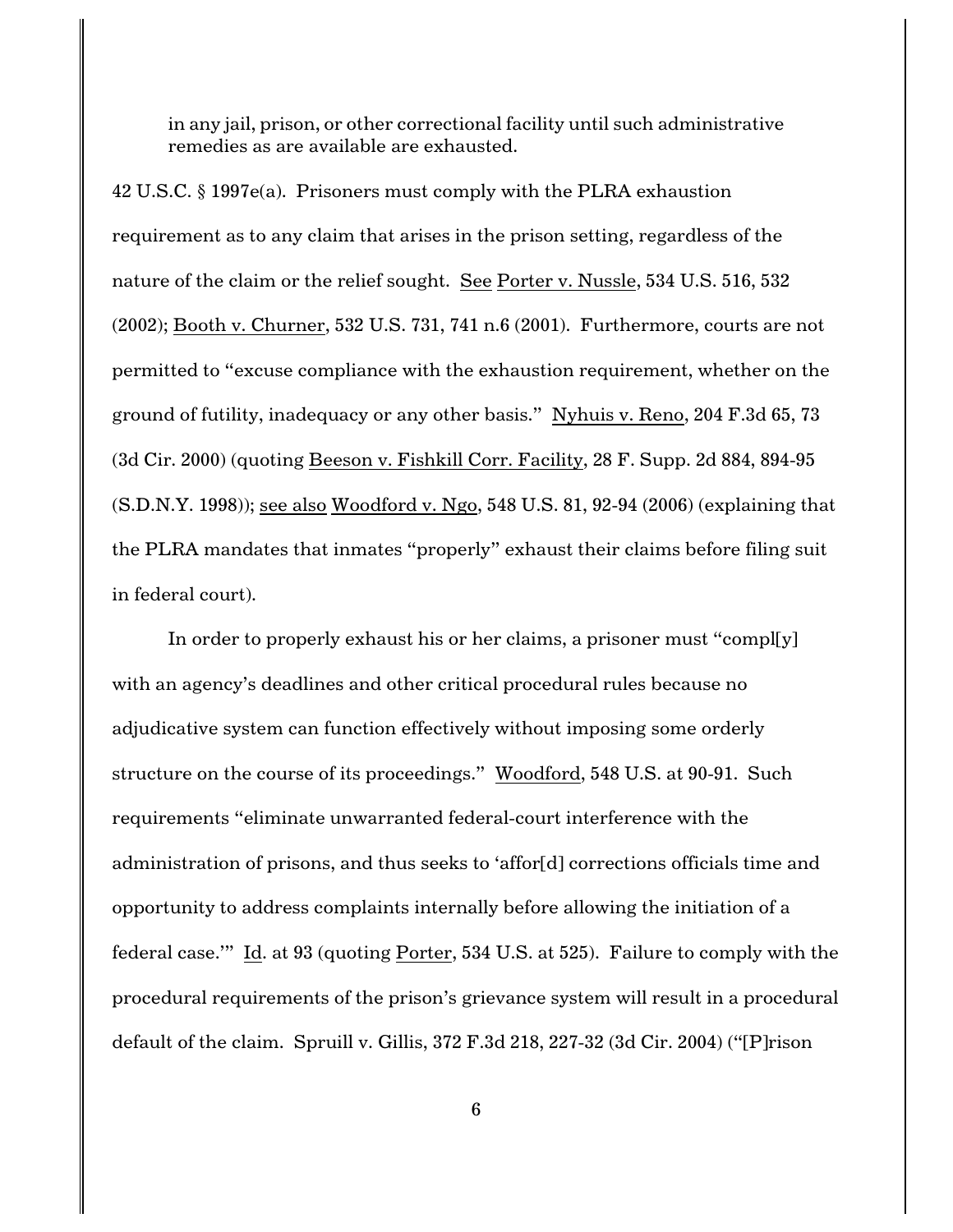grievance procedures supply the yardstick for measuring procedural default.") A procedural default prohibits a prisoner from bringing his or her claim in federal court absent equitable considerations that warrant judicial review of the claim. See [id. at 227-32](http://www.westlaw.com/find/default.wl?rs=CLWP3.0&vr=2.0&cite=372+F.3d+227); [Gallego v. United States, No. Civ. 1:CV-02-1157, 2005 WL 1653166, at \\*2](http://www.westlaw.com/find/default.wl?rs=CLWP3.0&vr=2.0&cite=2005+WL+1653166) [\(M.D. Pa. July 8, 2005\)](http://www.westlaw.com/find/default.wl?rs=CLWP3.0&vr=2.0&cite=2005+WL+1653166).

The exhaustion procedure to be utilized by federal inmates like Banks is the administrative remedy protocol established by the Bureau of Prisons ("BOP") and set forth at [28 C.F.R. §§ 542.10-542.19](http://www.westlaw.com/find/default.wl?rs=CLWP3.0&vr=2.0&cite=28+CFR+ss+542.10-542.19). Pursuant to this protocol, an inmate first must present his complaint to staff, and staff must attempt to resolve informally any issue before an inmate files a request for administrative relief. See § 542.13(a). If informal resolution proves unsuccessful, the inmate may raise the complaint with the warden of the institution where he or she is confined. See [id.](http://www.westlaw.com/find/default.wl?rs=CLWP3.0&vr=2.0&cite=28+CFR+ss+542.10-542.19) An inmate has twenty calendar days from the date of the alleged injury within which to complete this informal resolution process. See  $\S$  542.14(a). If an inmate is dissatisfied with the response received during the informal resolution process, he or she may appeal the decision to the Regional Office and the General Counsel of the BOP. See § 542.15. A BOP decision is not final—and thus not reviewable—until relief has been denied by the General Counsel's Office. [Id.](http://www.westlaw.com/find/default.wl?rs=CLWP3.0&vr=2.0&cite=28+CFR+ss+542.10-542.19) If at any point an inmate misses a deadline imposed by federal regulations, BOP policy requires that the inmate seek an extension of time within which to file his or her grievance. See § 542.14(b). Acquisition of an extension requires that an inmate provide a "valid reason for the delay." [Id.](http://www.westlaw.com/find/default.wl?rs=CLWP3.0&vr=2.0&cite=28+CFR+ss+542.10-542.19)

7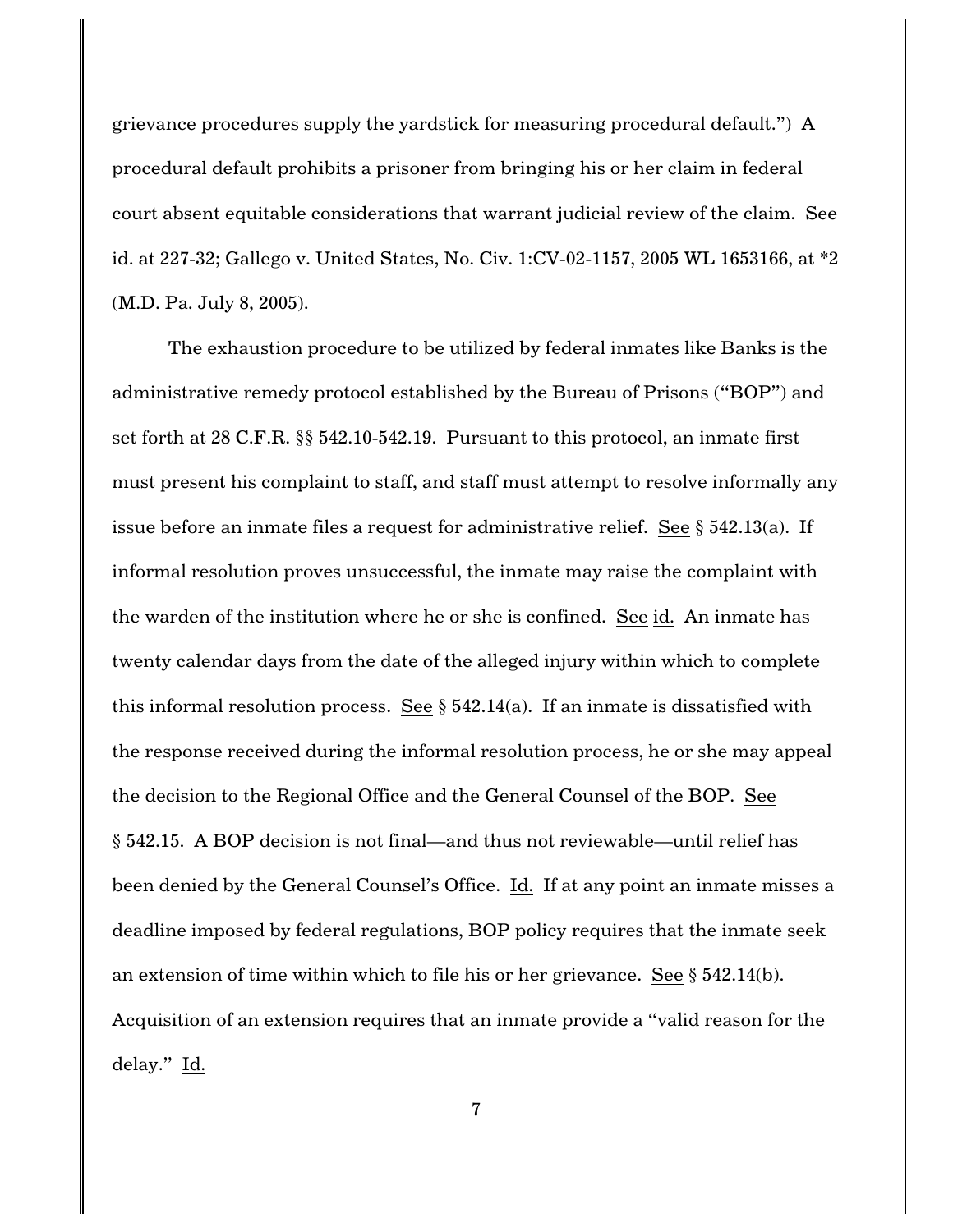As noted in the court's prior dismissal memorandum, Banks has conceded that he failed to exhaust a number of his claims, but he argues that this failure should be excused because prison officials obstructed his ability to utilize the prison's grievance process. (See Doc. 59 at 13-15; see also Doc. 71 at 2, ¶¶ 15, 27.) Banks claims that he attempted "to exhaust [his] remedies the entire time he was in the SHU, but the majority of the time he could not see a staff member to provide him with a physical body to make the requests." (Doc. 71 at 4.) Furthermore, Banks alleges that prison officials refused to provide him with BOP letterhead in order to set forth his grievances. (See [id. at 2](http://www.westlaw.com/find/default.wl?rs=CLWP3.0&vr=2.0&cite=28+CFR+ss+542.10-542.19), ¶ 10.) According to Banks, this obstructive conduct continued for "the entire time he was in the SHU." (See [id. at](http://www.westlaw.com/find/default.wl?rs=CLWP3.0&vr=2.0&cite=28+CFR+ss+542.10-542.19) [4](http://www.westlaw.com/find/default.wl?rs=CLWP3.0&vr=2.0&cite=28+CFR+ss+542.10-542.19).) Banks was transferred from the SHU to general population on May 3, 2006; he does not claim that his ability to file grievances was obstructed after this transfer  $date.<sup>4</sup>$ 

Banks has filed a sworn declaration containing factual detail supportive of his assertion that prison officials obstructed his ability to file grievances during his incarceration in the SHU. (See Doc. 71 at 8.) Defendants fail to refute this description of events and instead allow Banks' declaration to stand uncontested.

<sup>&</sup>lt;sup>4</sup> The court previously held that "to the extent that any of Banks' claims accrued on or after May 6, 2006, his failure to exhaust is not excused because the administrative grievance process became available to him within the twenty day period dictated by the PLRA." (Doc. 59 at 17.) Banks continues to reference claims that accrued after he was transferred from the SHU; however, because the court has already ruled that Banks failed to exhaust these claims, it will not address them in this memorandum.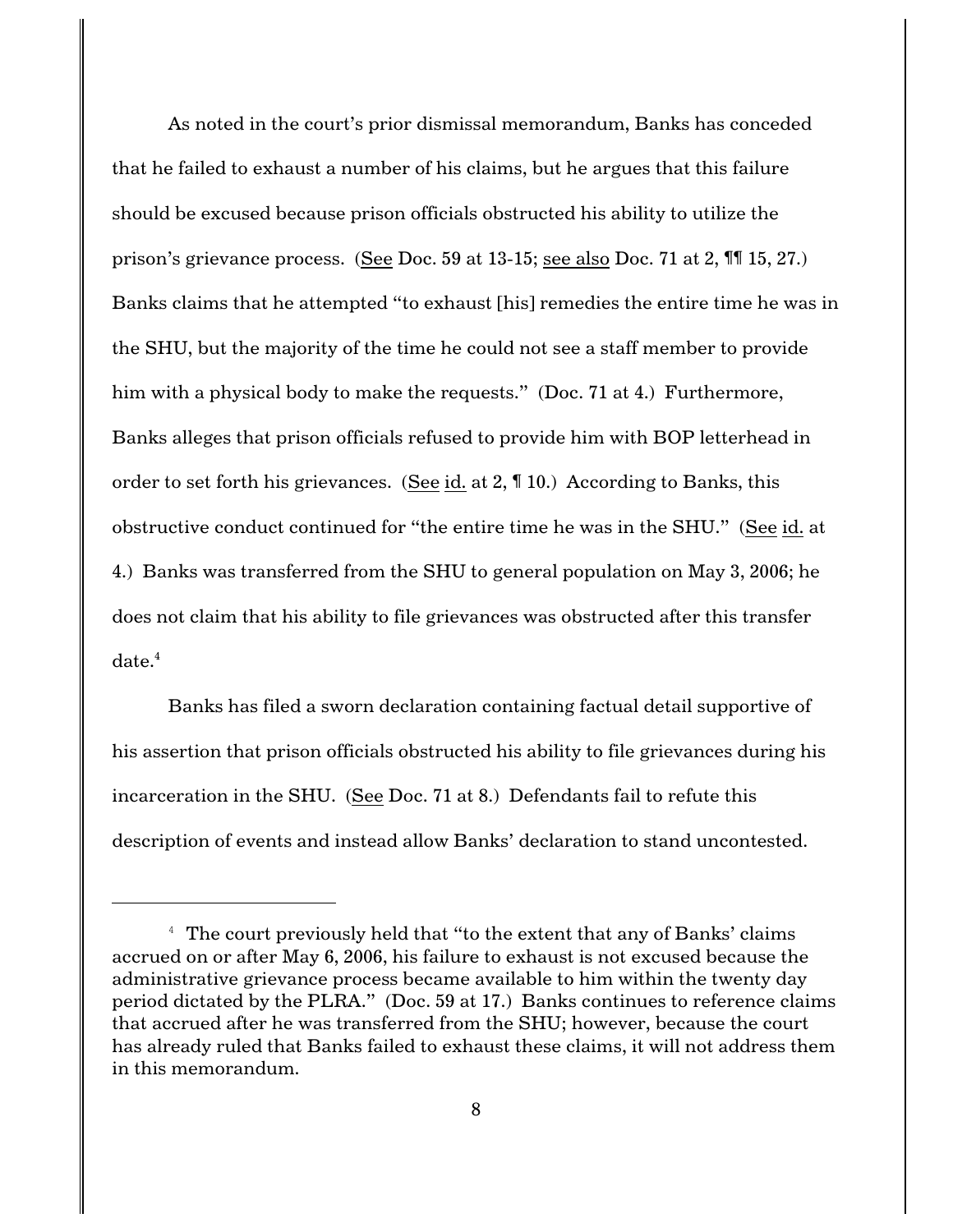Therefore, in the absence of a factual dispute, the court will accept the contention that BOP officials obstructed Banks' ability to comply with appropriate BOP protocol during the time that he was incarcerated in the SHU.<sup>5</sup> See [Saldana v.](http://www.westlaw.com/find/default.wl?rs=CLWP3.0&vr=2.0&cite=260+F.3d+228) [Kmart Corp., 260 F.3d 228, 232 \(3d Cir. 2001\)](http://www.westlaw.com/find/default.wl?rs=CLWP3.0&vr=2.0&cite=260+F.3d+228) (explaining that at summary judgment, a court "must view the facts in the light most favorable to the nonmoving party and draw all inferences in that party's favor," and that the non-movant's evidence "must amount to more than a scintilla, but may amount to less . . . than a preponderance" (internal quotations and citations omitted)); see also [Celotex, 477 U.S. at 323](http://www.westlaw.com/find/default.wl?rs=CLWP3.0&vr=2.0&cite=477+U.S.+323) (explaining that "a party seeking summary judgment always bears the initial responsibility of informing the district court of the basis for its motion, and identifying those portions of 'the pleadings, depositions, answers to interrogatories, and admissions on file, together with the affidavits, if any,' which it believes

 $5$  Defendants argue that at most, Banks was obstructed from filing his grievances during the four-day period between April 18, 2006 and April 21, 2006. (See Doc. 66 at 13-15.) According to defendants, Banks filed a document in a separate matter stating that he "requested administrative remedies from the counselor, case manager and camp administrator on April 18, 19, 20, and 21. When it became apparent that [he] would not receive the remedies before and after [he] filed the complaint [he] stopped asking because [he] had exhausted [his] available administrative remedies since Canaan administration curtailed the exhaustion process." (Id. at 14 (quoting Banks' affidavit filed in Banks v. Six or More Unknown Lts. & Correctional Officers of USP Canaan, Civ. No. 1:CV-06-1228 (M.D. Pa.)). Although this evidence suggests that Banks was obstructed from filing on the days he specifies, it does not eliminate the possibility that he was obstructed during the rest of his imprisonment in the SHU. Furthermore, Banks has submitted a sworn declaration in this matter that at least implies that his ability to file was impeded during the entire time that he was in the SHU. (See Doc. 71 at 8.) To the extent that Banks has made conflicting statements under oath in other civil matters, such nonconforming testimony may be explored at trial.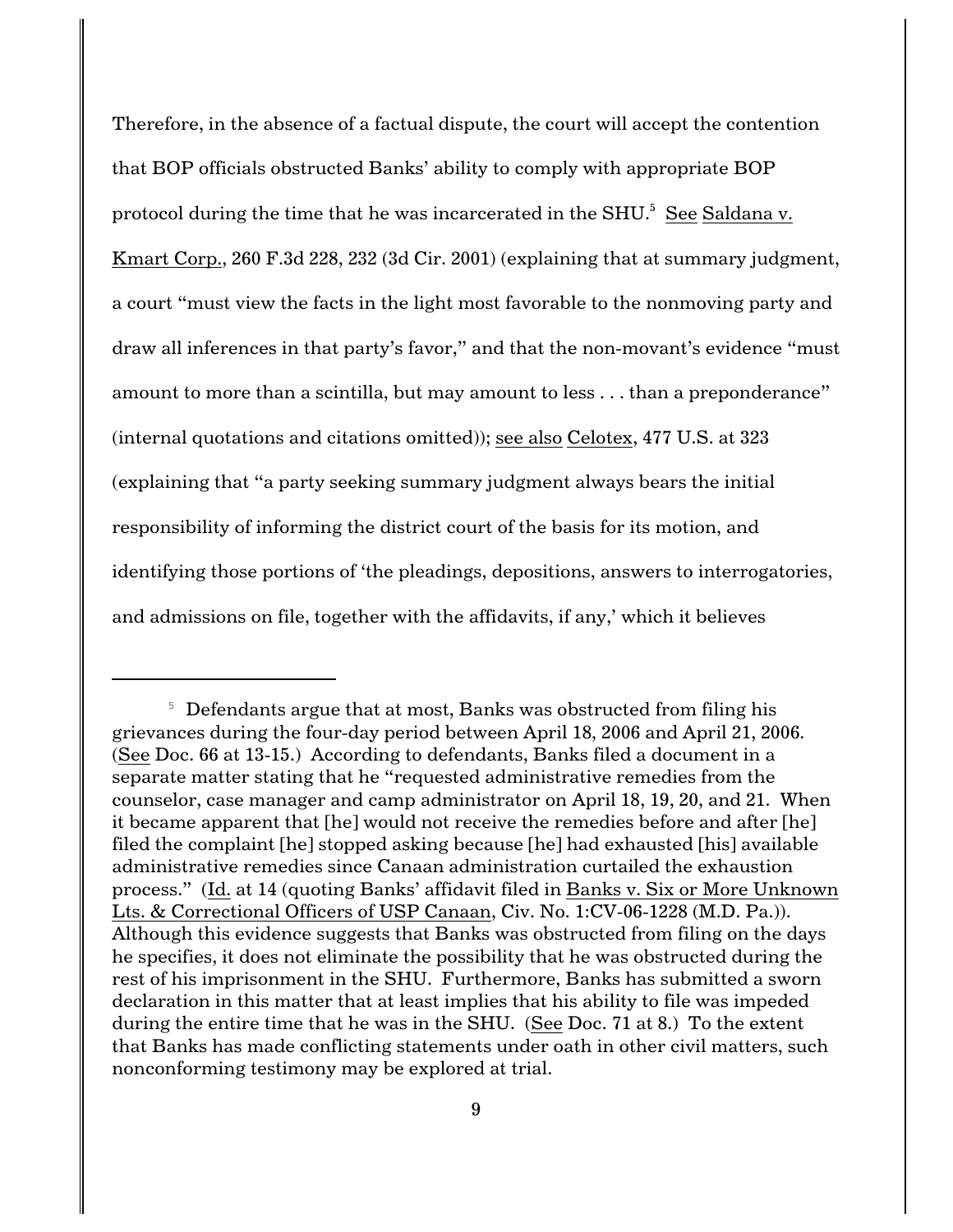demonstrate the absence of a genuine issue of material fact" (quoting FED. [R.](http://www.westlaw.com/find/default.wl?rs=CLWP3.0&vr=2.0&cite=FRCP+P.+56%28c%29) CIV.  $P. 56(c)$  $P. 56(c)$ ).

Misconduct by prison officials that impedes or prevents an inmate from complying with the PLRA may render administrative remedies unavailable and excuse an inmate's exhaustion requirement. See [Mitchell v. Horn, 318 F.3d 523, 529](http://www.westlaw.com/find/default.wl?rs=CLWP3.0&vr=2.0&cite=318+F.3d+523) [\(3d Cir. 2003\)](http://www.westlaw.com/find/default.wl?rs=CLWP3.0&vr=2.0&cite=318+F.3d+523); see also [Brown v. Croak, 312 F.3d 109, 111 \(3d Cir. 2002\)](http://www.westlaw.com/find/default.wl?rs=CLWP3.0&vr=2.0&cite=312+F.3d+109) (explaining that an inmate need only exhaust remedies that "are available"). Affirmative misconduct may include prison officials' refusal to provide appropriate grievance forms in response to inmate inquiries, see [Mitchell, 318 F.3d at 529](http://www.westlaw.com/find/default.wl?rs=CLWP3.0&vr=2.0&cite=318+F.3d+529), as well as mere failure to respond to a prisoner's complaints, see [Camp v. Brennan, 219 F.3d 279,](http://www.westlaw.com/find/default.wl?rs=CLWP3.0&vr=2.0&cite=219+F.3d+279) [281 \(3d Cir. 2000\)](http://www.westlaw.com/find/default.wl?rs=CLWP3.0&vr=2.0&cite=219+F.3d+279). Banks alleges that officials refused to provide him with appropriate BOP letterhead and that they simply ignored his complaints when he made them. In the absence of a factual dispute concerning Banks' allegations of obstruction, the court finds that these actions constitute official misconduct sufficient to render the grievance process unavailable for purposes of the PLRA. As a result, Banks' exhaustion requirement is excused for those claims that accrued during his incarceration in the SHU.

Defendants contend that even if Banks can show that prison officials obstructed his ability to pursue his administrative remedies within the twenty-day time frame established by § 542.14, he was nonetheless required by the PLRA to seek an extension of time when he was transferred to the prison's general population on May 3, 2006. (See Doc. 66 at 16-17.) Under § 542.14(b)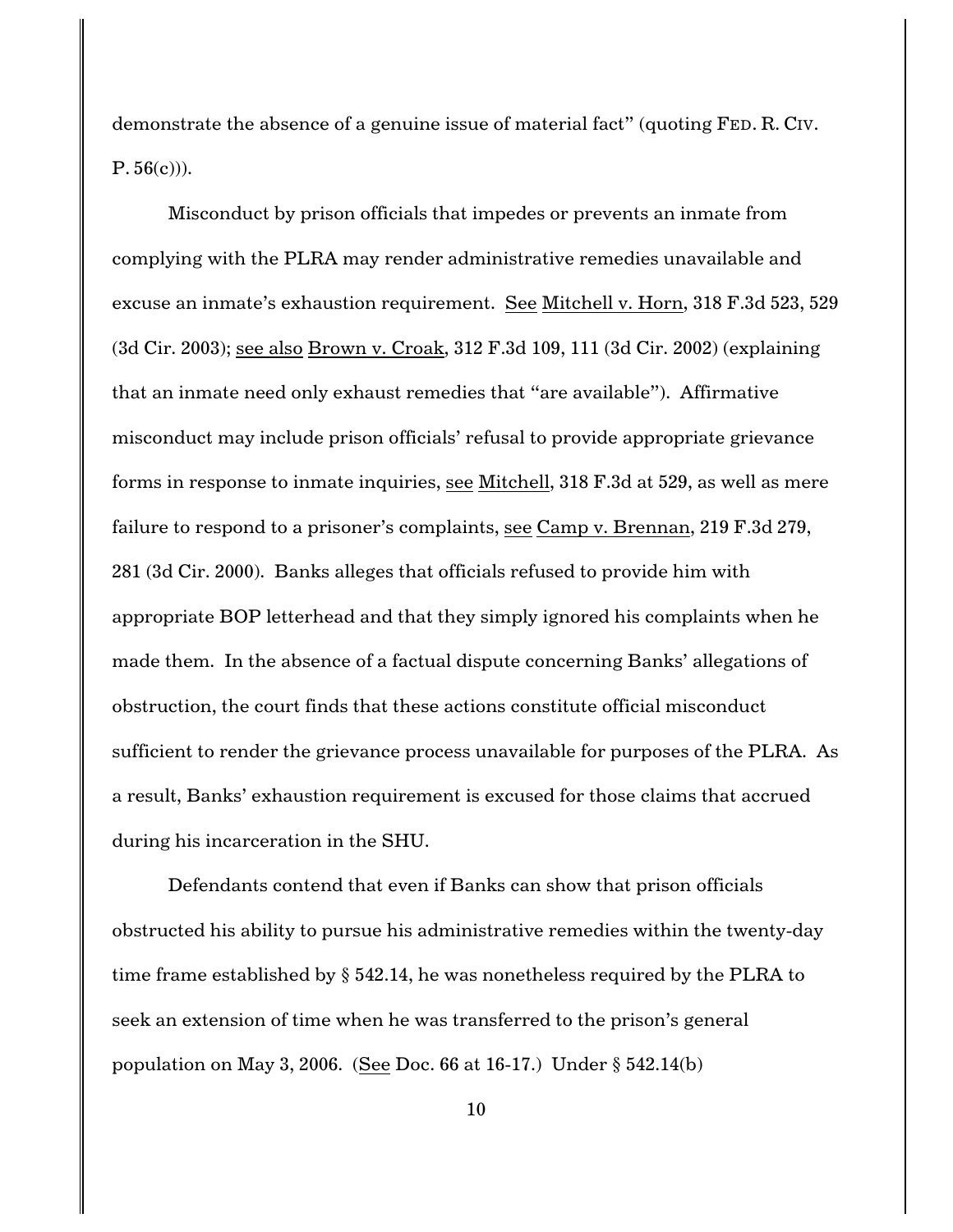[w]here an inmate demonstrates a valid reason for delay, an extension in filing time may be allowed. In general, valid reason for delay means a situation which prevented the inmate from submitting the request within the established time frame. Valid reasons for delay include the following: an extended period in-transit during which the inmate was separate from documents needed to prepare the Request or Appeal; an extended period of time during which the inmate was physically incapable of preparing a Request or Appeal; an unusually long period taken for informal resolution attempts; indication by an inmate, verified by staff, that a response to the inmate's request for copies of dispositions under § 542.19 of this part was delayed.

§ 542.14(b). Defendants argue that it was "incumbent upon Banks, under the strictures of the PLRA, to seek those extensions [required by § 542.14(b)] by asserting that staff obstruction" was the cause of his failure to timely file. (Doc. 66 at 17-18.)

It is undisputed that Banks did not request an extension under § 542.14(b). The court nonetheless finds that he was not required to do so in order to preserve his federal claims. Although at least one circuit court of appeals has held that a failure to seek an extension results in procedural default, see [McCoy v. Gilbert, 270](http://www.westlaw.com/find/default.wl?rs=CLWP3.0&vr=2.0&cite=270+F.3d+503) [F.3d 503, 510-11 \(7th Cir. 2001\)](http://www.westlaw.com/find/default.wl?rs=CLWP3.0&vr=2.0&cite=270+F.3d+503), the Third Circuit has never so held. $6$  In the absence of such controlling precedent—and in the absence of record evidence that Banks'

 $6$  The court is aware of at least two unpublished district court cases within this circuit requiring an inmate to utilize the extension procedure described in § 542.14(b). See [Garrett v. DeRosa, No. Civ. A. 05-157\(FLW\), 2006 WL 561957, at \\*6,](http://www.westlaw.com/find/default.wl?rs=CLWP3.0&vr=2.0&cite=2006+WL+561957) [8 \(D.N.J. Mar. 2, 2006\)](http://www.westlaw.com/find/default.wl?rs=CLWP3.0&vr=2.0&cite=2006+WL+561957); [Vega v. U.S. Dep't of Justice, No. Civ. 1:CV-04-2398, 2005 WL](http://www.westlaw.com/find/default.wl?rs=CLWP3.0&vr=2.0&cite=2005+WL+2931841) [2931841, at \\*7 \(M.D. Pa. Nov. 5, 2005\)](http://www.westlaw.com/find/default.wl?rs=CLWP3.0&vr=2.0&cite=2005+WL+2931841) (Caldwell, J.). Neither of these cases involve instances in which prison officials actively obstructed an inmate's ability to pursue administrative remedies.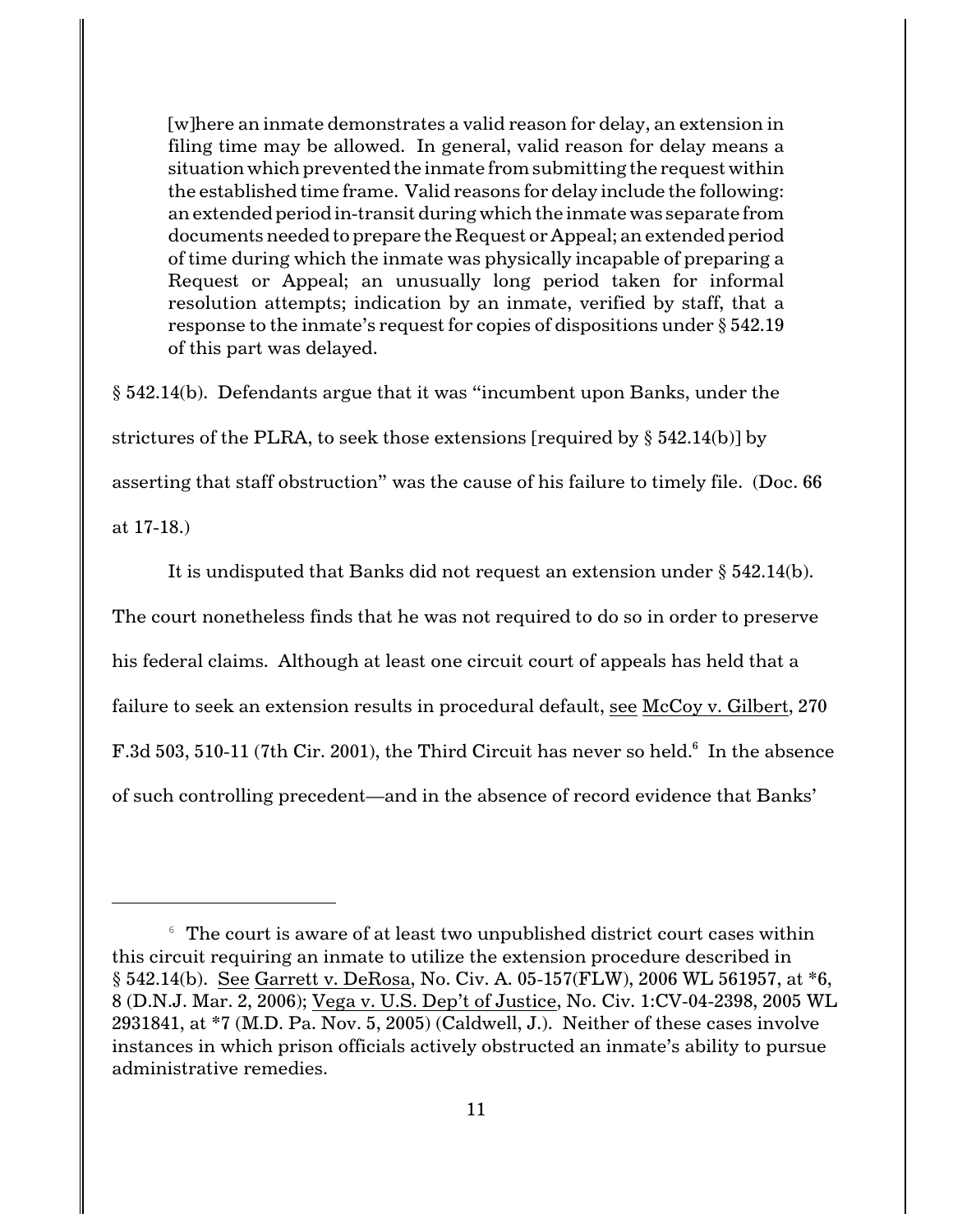access to the grievance process was unimpeded—the court will not impose this added burden upon Banks.

#### **B. The Merits of Banks'** *Bivens* **Claims**

"A Bivens action, which is the federal equivalent of the § 1983 cause of action against state actors, will lie where the defendant has violated the plaintiff's rights under the color of federal law."<sup>7</sup> <u>Brown v. Philip Morris, Inc.,</u> 250 F.3d 789, 800 (3d [Cir. 2001\)](http://www.westlaw.com/find/default.wl?rs=CLWP3.0&vr=2.0&cite=250+F.3d+789); see also [Egervary v. Young, 366 F.3d 238, 246 \(3d Cir. 2004\)](http://www.westlaw.com/find/default.wl?rs=CLWP3.0&vr=2.0&cite=366+F.3d+238). "[C]ourts have generally relied upon the principles developed in the case law applying section 1983 to establish the outer perimeters of a Bivens claim against federal officials." [Schrob v. Catterson, 948 F.2d 1402, 1409 \(3d Cir. 1991\)](http://www.westlaw.com/find/default.wl?rs=CLWP3.0&vr=2.0&cite=948+F.2d+1402). In the instant matter, Banks' Bivens claims are premised upon violations of his First, Fourth, and Eighth Amendment rights. Specifically, Banks contends that prison officials obstructed his access to the courts; that they invaded his privacy by improperly opening his mail; that they retaliated against him for attempting to pursue administrative remedies; that they confined him to a cell that did not meet minimal health standards; that they denied him one hour of recreation time per day; and that they denied him adequate medical care. Each of these alleged constitutional violations purportedly occurred during the sixteen days that Banks was incarcerated in the SHU. Defendants request summary judgment only on Banks' access to the courts claim. The court will limit its inquiry accordingly.

 $\alpha$  Defendants apparently concede, for purposes of the instant motion, that they were acting under color of federal law at all times relevant hereto.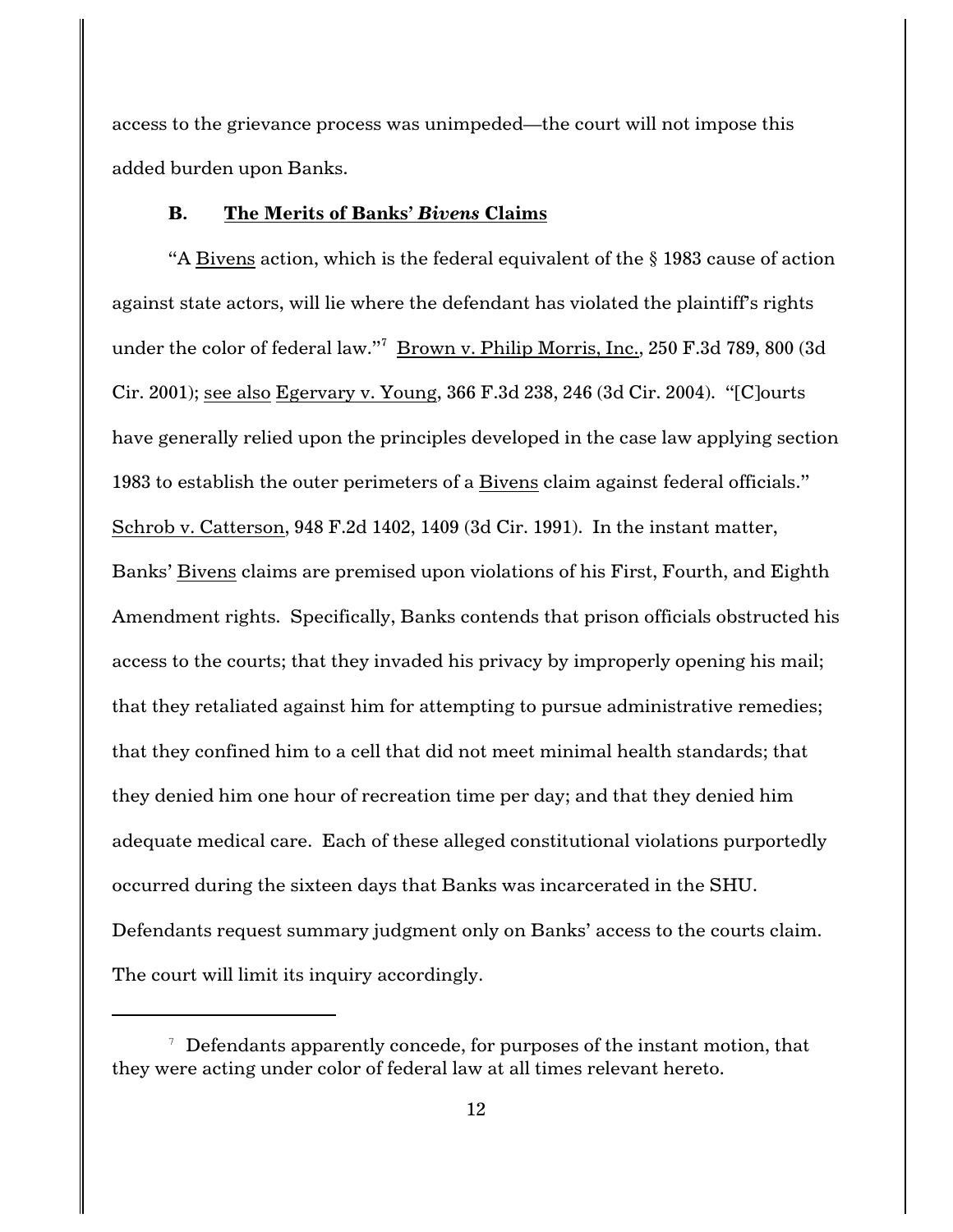#### **1. First Amendment Access to the Courts**

"[P]risoners have a constitutional right of access to the courts." [Bounds v.](http://www.westlaw.com/find/default.wl?rs=CLWP3.0&vr=2.0&cite=430+U.S.+817) [Smith, 430 U.S. 817, 821 \(1977\)](http://www.westlaw.com/find/default.wl?rs=CLWP3.0&vr=2.0&cite=430+U.S.+817). In order to state a claim for denial of this right, a prisoner must plead that he or she has suffered an "actual injury" arising from the challenged conduct of the defendants. See [Lewis v. Casey, 518 U.S. 343, 349-50](http://www.westlaw.com/find/default.wl?rs=CLWP3.0&vr=2.0&cite=518+U.S.+343) [\(1996\)](http://www.westlaw.com/find/default.wl?rs=CLWP3.0&vr=2.0&cite=518+U.S.+343). Banks claims that after he was incarcerated in the SHU on April 17, 2006, he began "to request . . . access to the [l]aw [l]ibrary, telephone, and stamps" in order to comply with deadlines imposed in various ongoing legal matters.<sup>8</sup> (See Doc. 38 ¶ 26.) Banks contends that prison officials denied each of his requests, and continued to do so for the entirety of his stay in the SHU. (See [id.](http://www.westlaw.com/find/default.wl?rs=CLWP3.0&vr=2.0&cite=518+U.S.+343) ¶¶ 26-31.) In addition, Banks claims that he was deprived of his "legal papers that he was traveling with." [\(Id.](http://www.westlaw.com/find/default.wl?rs=CLWP3.0&vr=2.0&cite=518+U.S.+343) ¶ 30.) As a result of defendants' actions, Banks avers that he missed multiple deadlines in his sundry court cases. (See [id.](http://www.westlaw.com/find/default.wl?rs=CLWP3.0&vr=2.0&cite=518+U.S.+343) ¶ 33.)

In order to succeed on his access to the courts claim, Banks must establish that defendants' actions caused him "actual injury." See [Roman v. Jeffes, 904 F.2d](http://www.westlaw.com/find/default.wl?rs=CLWP3.0&vr=2.0&cite=904+F.2d+192) [192, 198 \(3d Cir. 1990\)](http://www.westlaw.com/find/default.wl?rs=CLWP3.0&vr=2.0&cite=904+F.2d+192). Prisoners do not suffer actual injury merely because their access to a law library or legal assistance is restricted. See [Lewis, 518 U.S. at 351](http://www.westlaw.com/find/default.wl?rs=CLWP3.0&vr=2.0&cite=518+U.S.+351). Rather, "[w]here prisoners assert that defendants' actions have inhibited their

 $\,^{\circ}$  In April of 2006, Banks was actively litigating the following matters: (1) Banks v. 3311 E. Carson St., Civ. A. No. 04-1771 (W.D. Pa.) (referred to by Banks as Banks v. Hull); [\(2\) United States v](http://www.westlaw.com/find/default.wl?rs=CLWP3.0&vr=2.0&cite=2+PL+v). Vampire Nation, No. 05-1715 (3d Cir.) (referred to by Banks as United States v. Banks); (3) [United States v. Banks, No. 03-CR-0245](http://www.westlaw.com/find/default.wl?rs=CLWP3.0&vr=2.0&cite=03+Colum.+L.+Rev.+0245) (W.D. Pa.); and (4) [United States v. Banks, No. 04-CR-0176](http://www.westlaw.com/find/default.wl?rs=CLWP3.0&vr=2.0&cite=04+Colum.+L.+Rev.+0176) (W.D. Pa.).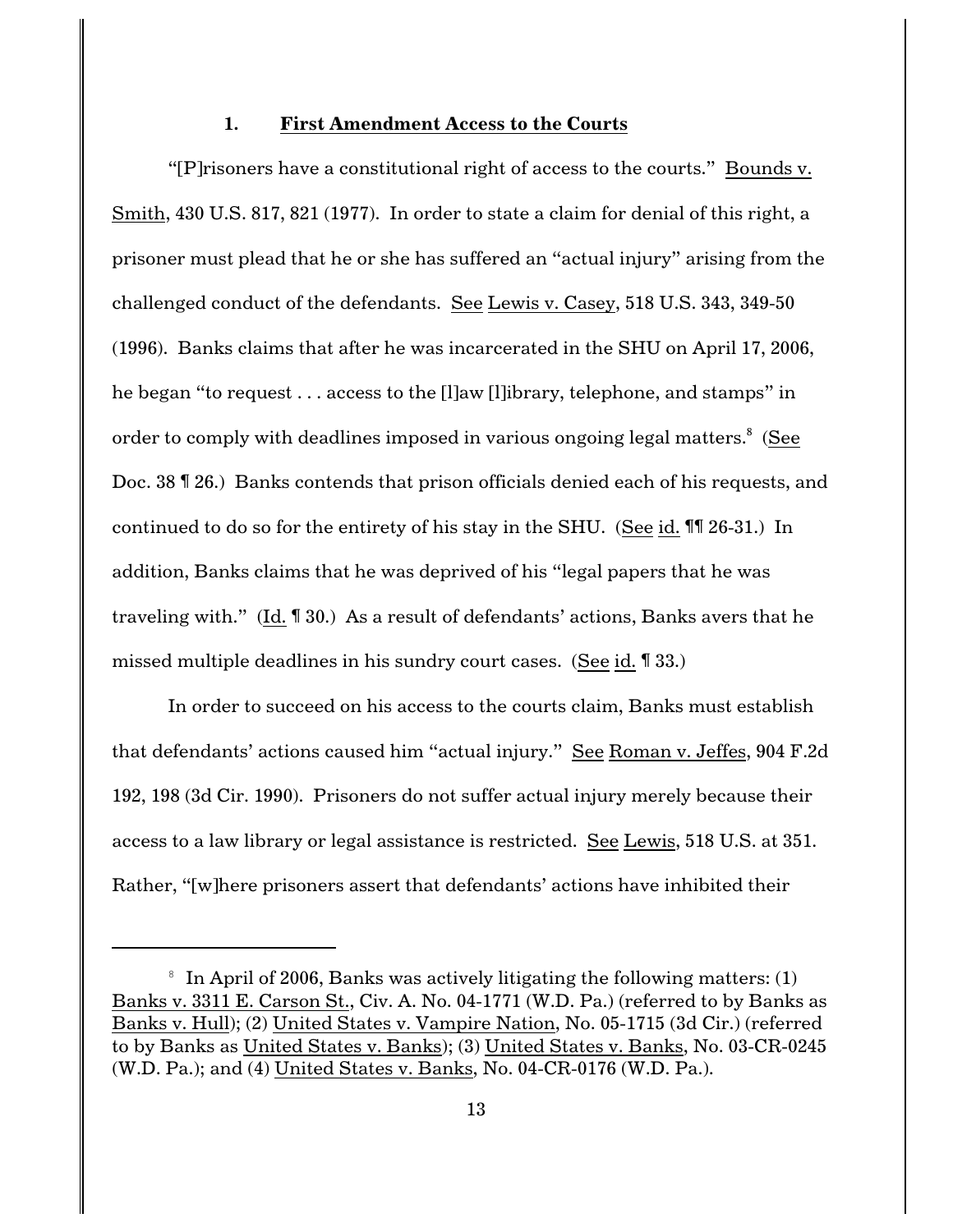opportunity to present a past legal claim, they must show  $(1)$  that they  $\dots$  lost a chance to pursue a 'nonfrivolous' or 'arguable' underlying claim; and (2) that they have no other 'remedy that may be awarded as recompense' for the lost claim other than in the present denial of access suit." [Monroe v. Beard, 536 F.3d 198, 206 \(3d](http://www.westlaw.com/find/default.wl?rs=CLWP3.0&vr=2.0&cite=536+F.3d+198) [Cir. 2008\)](http://www.westlaw.com/find/default.wl?rs=CLWP3.0&vr=2.0&cite=536+F.3d+198) (quoting Christopher v. Harbury, 536 U.S. 403, 415 (2002)).

Defendants argue that an examination of the docket in each of the four cases which Banks was litigating undermines his assertion of missed deadlines. A review of the evidentiary record bears out defendants' contention. Banks did not miss a single court-imposed deadline while housed in the SHU in any of the four cases that he was then litigating.<sup>9</sup> (See Doc. 66, Ex. 5 at 52, 62, 90, 106.) Furthermore—and contrary to Banks' assertions—it is clear that Banks was *active* in the prosecution of his claims during this time period. In Banks v. 3311 East Carson Street, Civ. A. No. 04-1771 (W.D. Pa.), Banks filed a document with the court on April 26, 2006, ten days after he was placed in the SHU. (See id. at 62.) In United States v. Vampire Nation, No. 05-1715 (3d Cir.), Banks was represented by counsel during the time that he was incarcerated in the SHU; Banks' counsel filed a letter with the court regarding a pending appeal on May 4, 2006, one day after Banks was transferred to general population. (See id. at 52.) In [United States v. Banks, No. 03-CR-0245](http://www.westlaw.com/find/default.wl?rs=CLWP3.0&vr=2.0&cite=03+Colum.+L.+Rev.+0245) (W.D. Pa.), Banks filed a notice of his change of address on April 26, 2006. (See id. at 106.) Finally, in [United States v. Banks, No. 04-CR-0176](http://www.westlaw.com/find/default.wl?rs=CLWP3.0&vr=2.0&cite=04+Colum.+L.+Rev.+0176) (W.D. Pa.), Banks filed a

<sup>&</sup>lt;sup>9</sup> Although he repeatedly claims that he missed "multiple court deadlines," Banks never identifies a single deadline that he missed.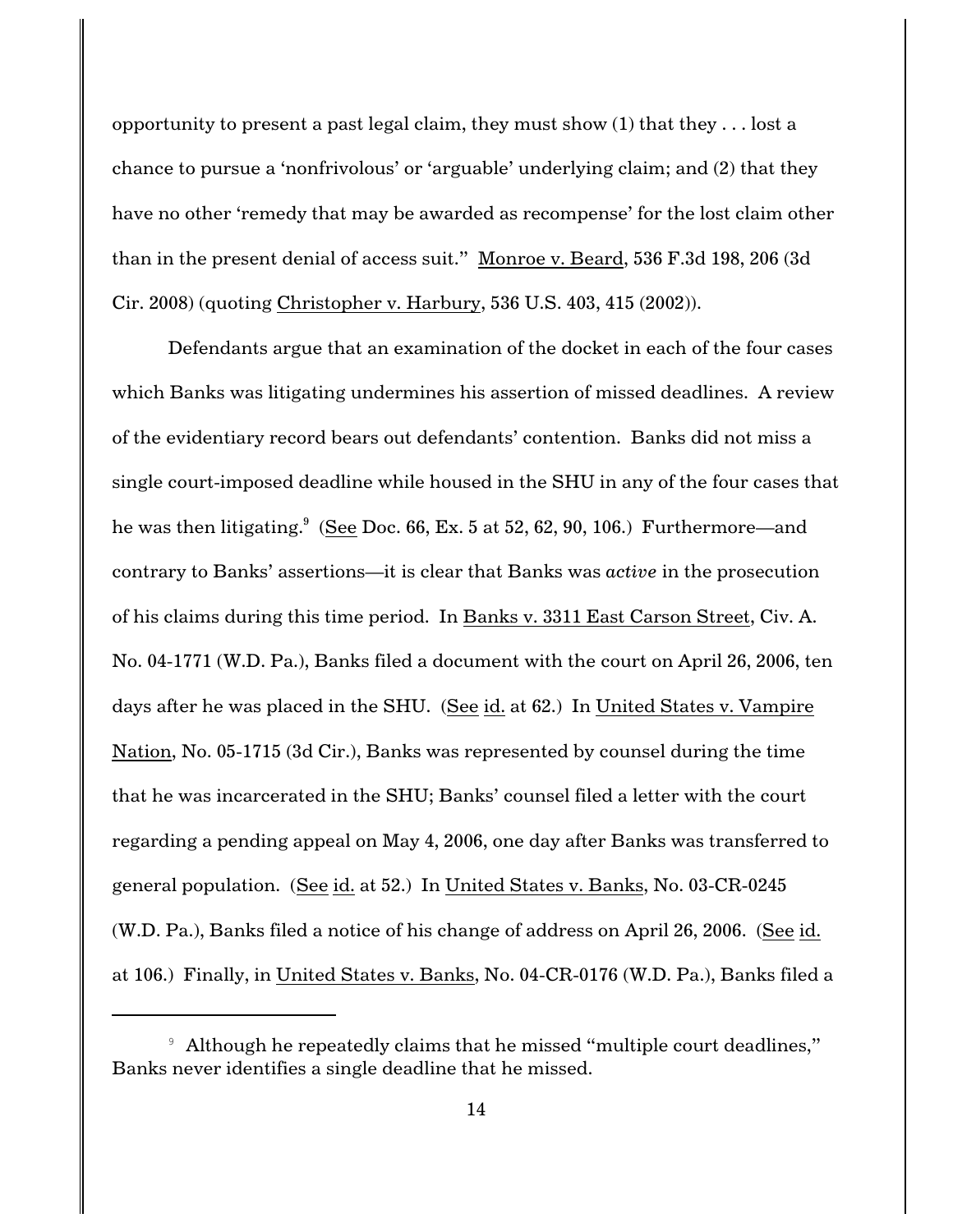notice of his change of address on April 26, 2006, a motion for an injunction on April 28, 2006, and an *ex parte* motion for the return of his social security card on May 3, 2006. (See id. at 90.) In the face of this record evidence demonstrating that he did in fact file multiple court documents during the time that he was incarcerated in the  $SHU$ , Banks is silent.<sup>10</sup> His silence is deafening and, moreover, fatally undermines his access to the courts claim. See [Celotex, 477 U.S. at 324](http://www.westlaw.com/find/default.wl?rs=CLWP3.0&vr=2.0&cite=477+U.S.+324) (explaining that the nonmovant must "go beyond the pleadings" to demonstrate the existence of a dispute of fact). Summary judgment is warranted.

### **2. Remaining** *Bivens* **Claims**

Defendants have not moved for summary judgment on the merits of Banks' remaining Bivens claims—namely, his contention that defendants retaliated against

 $10$  Banks' only response to the record evidence presented against him is to claim that he "wanted to file a pleading or letter in [United States v. Vampire Nation] . . . requesting that the oral argument be transcribed and preserving argument strategies." (Doc. 71 ¶ 35.) Banks argues that "[i]f [he] would have been able to file a motion to have the oral argument transcribed he could have raised ineffective assistance on appeal . . . and as a result would have won his appeal on rehearing . . . ." (Id.) As a matter of Sixth Amendment law, this contention makes no sense. However, assuming *arguendo* that Banks did in fact intend to file such a motion, his thwarted intention does not demonstrate actual injury. The loss of the chance to request that oral argument be transcribed does not constitute a lost opportunity to pursue a nonfrivolous legal claim. See [Monroe, 536 F.3d at 206](http://www.westlaw.com/find/default.wl?rs=CLWP3.0&vr=2.0&cite=536+F.3d+206). What is more, Banks was represented by counsel in United States v. Vampire Nation and it is therefore unlikely that the Third Circuit would have entertained Banks' *pro se* motion had he been able to submit it. See [United States v. Vampire](http://www.westlaw.com/find/default.wl?rs=CLWP3.0&vr=2.0&cite=451+F.3d+189) [Nation, 451 F.3d 189, 206 n.17 \(3d Cir. 2006\)](http://www.westlaw.com/find/default.wl?rs=CLWP3.0&vr=2.0&cite=451+F.3d+189) (rejecting *pro se* motions filed by Banks while he was represented by counsel and explaining that the courts are not required to entertain a counseled defendant's *pro se* arguments). Consequently, Banks' inability to file his motion is insufficient to constitute actual injury, and is thus irrelevant for purposes of the present claim.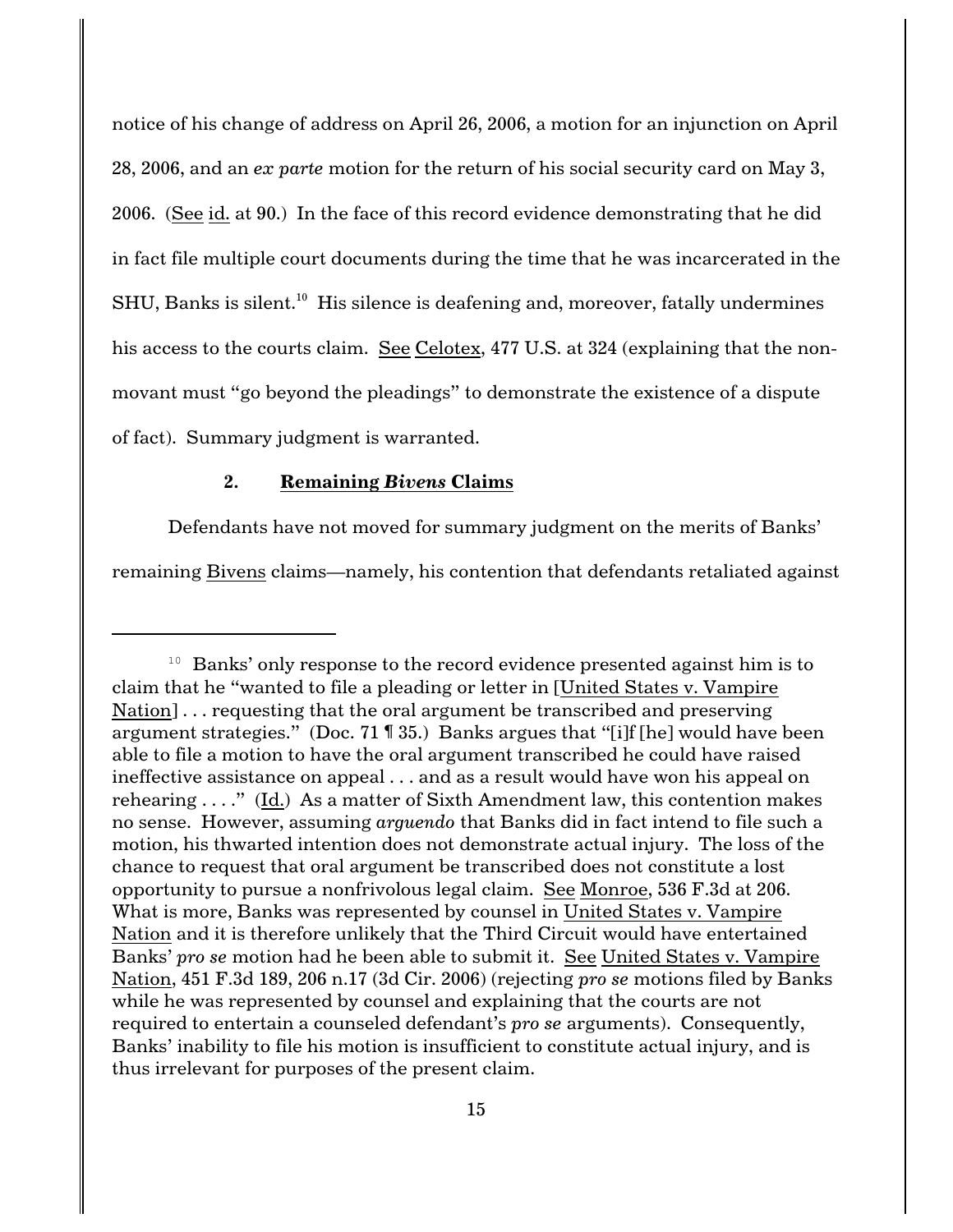him in violation of the First Amendment, that defendants invaded his privacy in violation of the Fourth Amendment, that defendants incarcerated him in a cell that failed to meet the requirements of the Eighth Amendment, and that he was denied adequate recreation time and medical care under the Eighth Amendment. In the absence of a motion for summary judgment, the court will not opine on the merits of these claims. Ultimate disposition of Banks' remaining constitutional torts will therefore be reserved for the finder of fact at trial.

### **IV. Conclusion**

For the reasons set forth above, defendants' motion for summary judgment will be granted in part and denied in part. The motion will be granted with respect to Banks' First Amendment access to the courts claim. The motion will be denied in all other respects.

An appropriate order follows.

 S/ Christopher C. Conner CHRISTOPHER C. CONNER United States District Judge

Dated: August 10, 2009